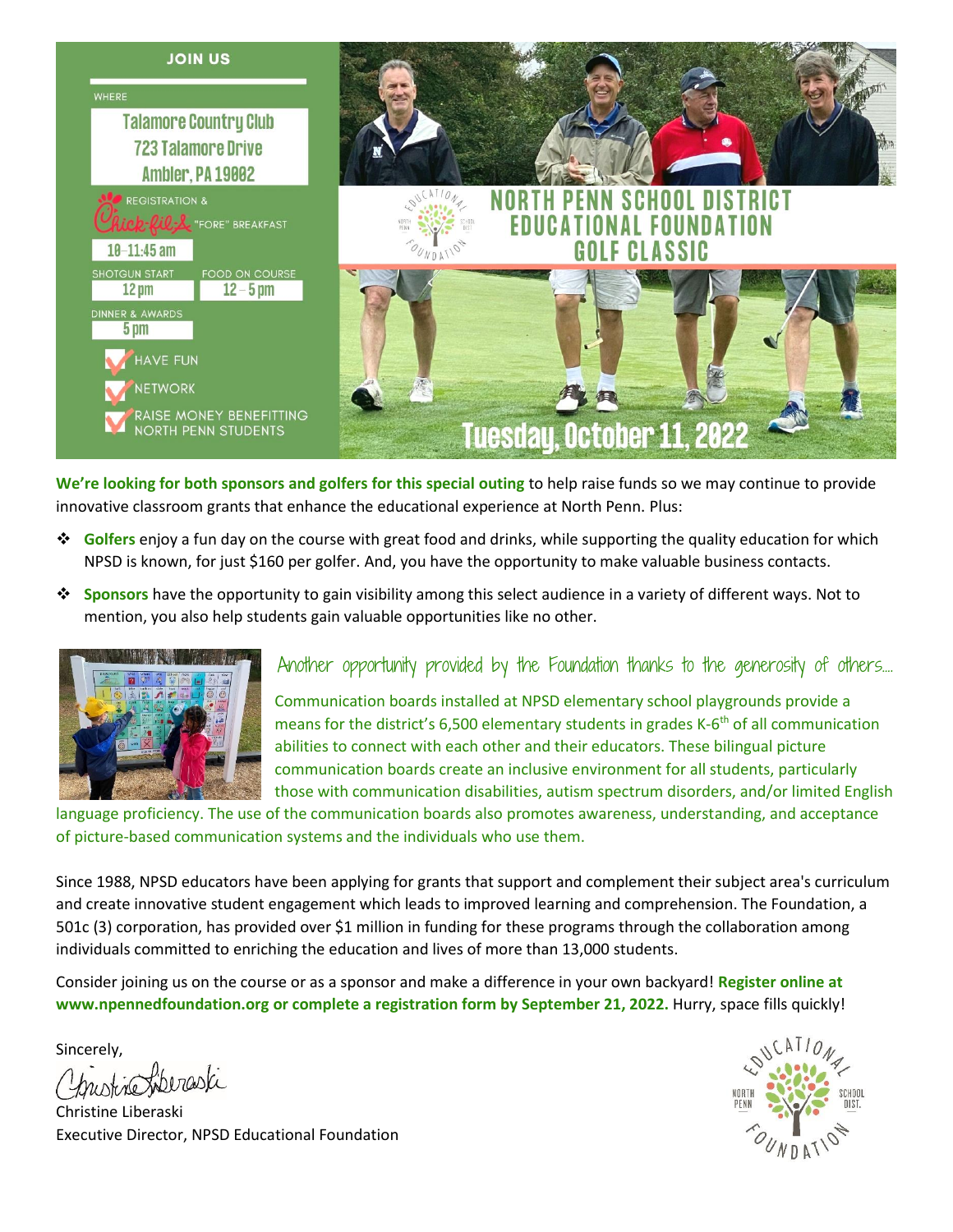**JOIN US** 



ick-fil Le "FORE" BREAKFAST

FOOD ON COURSE  $12 - 5$  pm

RAISE MONEY BENEFITTING<br>NORTH PENN STUDENTS

 $10 - 11:45$  am

**SHOTGUN START** 

 $12 \text{ pm}$ 

 $5<sub>pm</sub>$ 

HAVE FUN **NETWORK** 



**EDUCAT** 



**NAL FOUNDATION** 

| <b>SPONSORSHIPS</b>                       | <b>PREMIER</b> | TITANIUM     | <b>GOLF CART</b> | <b>METAL</b> | <b>WOOD</b>  | <b>CHIPPER</b> | <b>TEE</b>   |
|-------------------------------------------|----------------|--------------|------------------|--------------|--------------|----------------|--------------|
|                                           | \$5000         | \$3,000      | \$1,500          | \$1,000      | \$500        | \$250          | \$150        |
| <b>SWAG BAG INCLUSION</b>                 | $\checkmark$   | $\checkmark$ | $\checkmark$     | $\checkmark$ | $\checkmark$ | $\checkmark$   | $\checkmark$ |
| <b>ACKNOWLEDGMENT IN PROGRAM BOOK</b>     | ✓              | ✓            | $\checkmark$     | $\checkmark$ | $\checkmark$ | ✓              | $\checkmark$ |
| <b>ACKNOWLEDGMENT AT DINNER</b>           | $\checkmark$   | $\checkmark$ | $\checkmark$     | $\checkmark$ | $\checkmark$ |                |              |
| <b>NAME ON MAJOR SPONSOR SIGN</b>         | ✓              | ✓            | $\checkmark$     |              |              |                |              |
| <b>CORPORATE BANNER ON DISPLAY</b>        | $\checkmark$   | $\checkmark$ |                  |              |              |                |              |
| <b>LOGO IN PROGRAM BOOK</b>               | $\checkmark$   | ✓            |                  |              |              |                |              |
| <b>COMPLIMENTARY FOURSOME</b>             | $\checkmark$   | $\checkmark$ |                  |              |              |                |              |
| <b>VIP PARKING</b>                        | ✓              |              |                  |              |              |                |              |
| <b>VIP DINNER SEATING</b>                 | $\checkmark$   |              |                  |              |              |                |              |
| <b>PRE-PROMOTIONAL PUBLICITY</b>          | ✓              |              |                  |              |              |                |              |
| YARD SIGN AT TEE                          | $\checkmark$   |              |                  |              |              |                | $\checkmark$ |
| <b>FULL PAGE AD IN PROGRAM</b>            | ✓              |              |                  |              |              |                |              |
| <b>HALF PAGE AD IN PROGRAM</b>            |                | $\checkmark$ |                  |              |              |                |              |
| <b>LOGO DISPLAYED ON GOLF CARTS</b>       |                |              | $\checkmark$     |              |              |                |              |
| <b>NAME DISPLAYED AT LUNCH</b>            |                |              |                  |              | $\checkmark$ |                |              |
| <b>COMPLIMENTARY TWOSOME</b>              |                |              | ✓                |              |              |                |              |
| <b>NAME DISPLAYED AT DINNER</b>           |                |              |                  | $\checkmark$ |              |                |              |
| <b>NAME ON BEVERAGE CART, PUTTING</b>     |                |              |                  |              |              |                |              |
| <b>CONTEST, LONGEST DRIVE, CLOSEST TO</b> |                |              |                  |              |              | ✓              |              |
| PIN, OR GOLFAROO BIRDIE BALL              |                |              |                  |              |              |                |              |

#### **OTHER OPPORTUNITIES**

| <b>GOLF ONLY (PER PLAYER)</b>             | \$160     |
|-------------------------------------------|-----------|
| <b>LUNCH ONLY</b>                         | \$25      |
| <b>DINNER ONLY</b>                        | \$35      |
| <b>MONETARY DONATION</b>                  | Inspiring |
| <b>ITEM/GIFT CARD DONATION FOR RAFFLE</b> | Priceless |

#### **REGISTER EARLY TO SAVE YOUR SPOT & AVOID A LATE FEE**

#### **Registration: September 21, 2022**

Register online at [www.npennedfoundation.org](http://www.npennedfoundation.org/) or mail your registration form to: North Penn Educational Foundation l P.O. Box 1084 l Lansdale, PA 19446

### **Ads, logos, swag bag items: September 21, 2022**

Send electronic high-resolution JPG or PDF files to Erika Shaedle at [shaedler@npenn.org](mailto:shaedler@npenn.org) Drop off or mail swag bag items to: NPSD | Attn: NPSD Ed Foundation | 401 E. Hancock St. | Lansdale, PA 19446